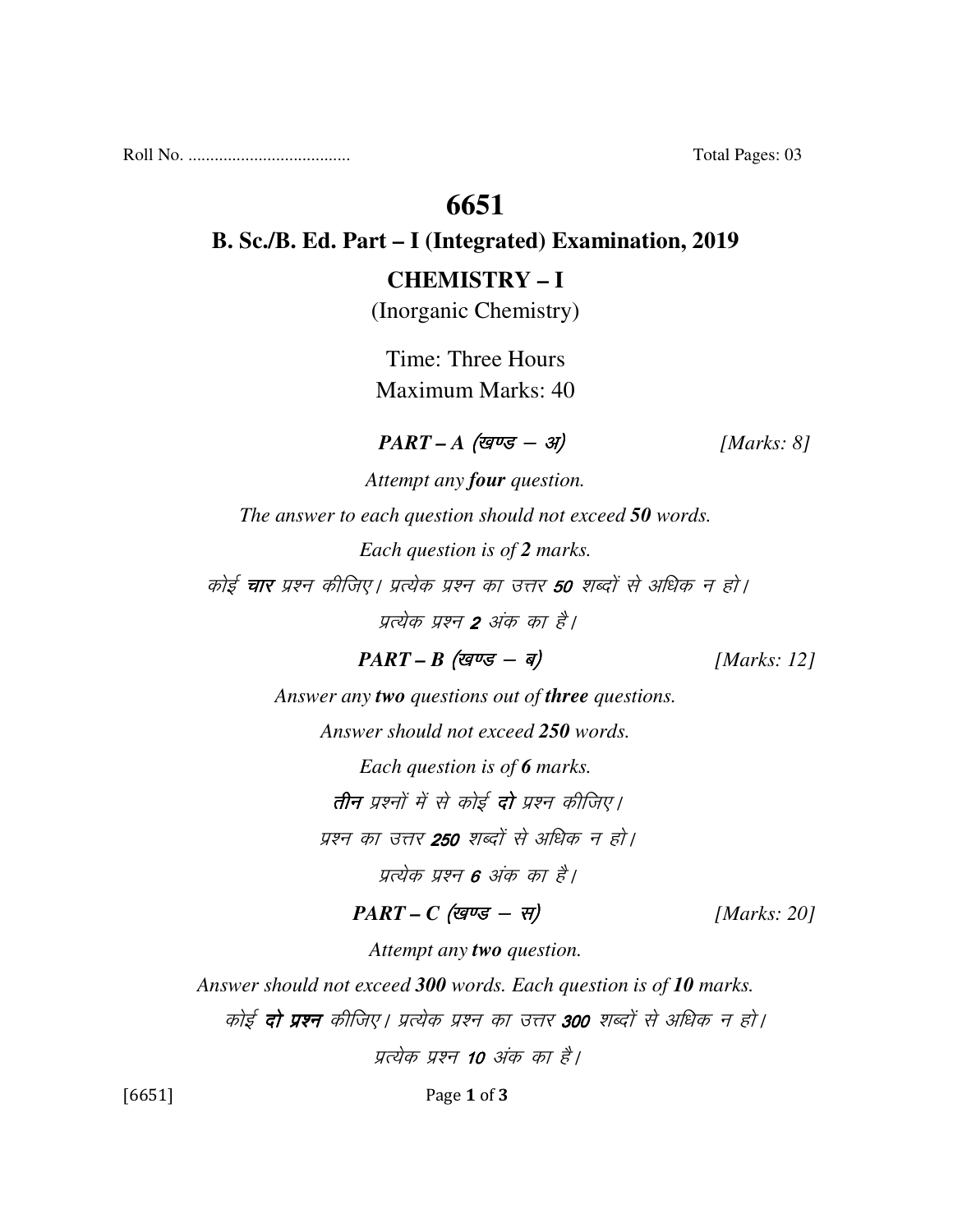## $\overline{PART - A}$  / खण्ड - अ

- Q.1 Why ionic compounds are solid? <u>ऑयोनिक यौगिक ठोस क्यों होते हैं?</u>
- Q.2 Name six Noble gases that occur naturally. प्राकृतिक रूप में पाये जाने वाली छः निष्क्रिय गैसों के नाम लिखिये।
- Q.3 Why is BiH3 the strongest reducing agent among all the hydrides of Group 15 elements? समूह 15 के तत्वों के हाइड्राइडों में से BiH<sub>3</sub> सबसे बलशाली अपचायक अभिकारक क्यों है? कारण स्पष्ट कीजिये।
- Q.4 Give a brief account of Fullerene. फुलेरीन के बारे में संक्षिप्त में लिखिये।
- Q.5 What is polymorphism? Why are group 16 elements called polymorphic elements? बहुरूपता क्या है? ग्रुप 16 के तत्वों को बहुरूपीय तत्व क्यों कहा जाता है?
- Q.6 Write name and electronic configuration of first two elements of group 16. समूह 16 के प्रथम दो तत्वों के नाम एवं उनका इलेक्ट्रॉनिक विन्यास लिखिये।
- Q.7 Identify the acids and the bases in each Lewis acid base reaction:
	- (a)  $CaO + CO<sub>2</sub> \rightarrow CaCO<sub>3</sub>$
- (b)  $\text{BeC}\ell_2 + 2\text{C}\ell^{\text{-}} \rightarrow \text{BeC}\ell_4$

प्रत्येक लुइस एसिड बेस अभिक्रिया में अम्ल व क्षार को पहचान कर लिखिये–

- (a)  $CaO + CO<sub>2</sub> \rightarrow CaCO<sub>3</sub>$
- (b)  $\text{BeC}\ell_2 + 2\text{C}\ell^{\text{-}} \rightarrow \text{BeC}\ell_4$
- Q.8 Why is Ammonia a good solvent? अमोनिया एक अच्छा विलायक क्यों है?

#### PART – B / खण्ड – ब

Q.9 What is the basis of Valence Shell electron repulsion theory? Why do lone pairs have more repulsion? Give example.

वेलेन्स शेल इलेक्ट्रॉन प्रतिकर्षण सिद्धान्त का आधार क्या है? अयुग्मित इलेक्ट्रॉन जोड़े के बीच ज्यादा प्रतिकर्षण क्यूं होता है? उदाहरण दीजिये।

[6651] Page 2 of 3